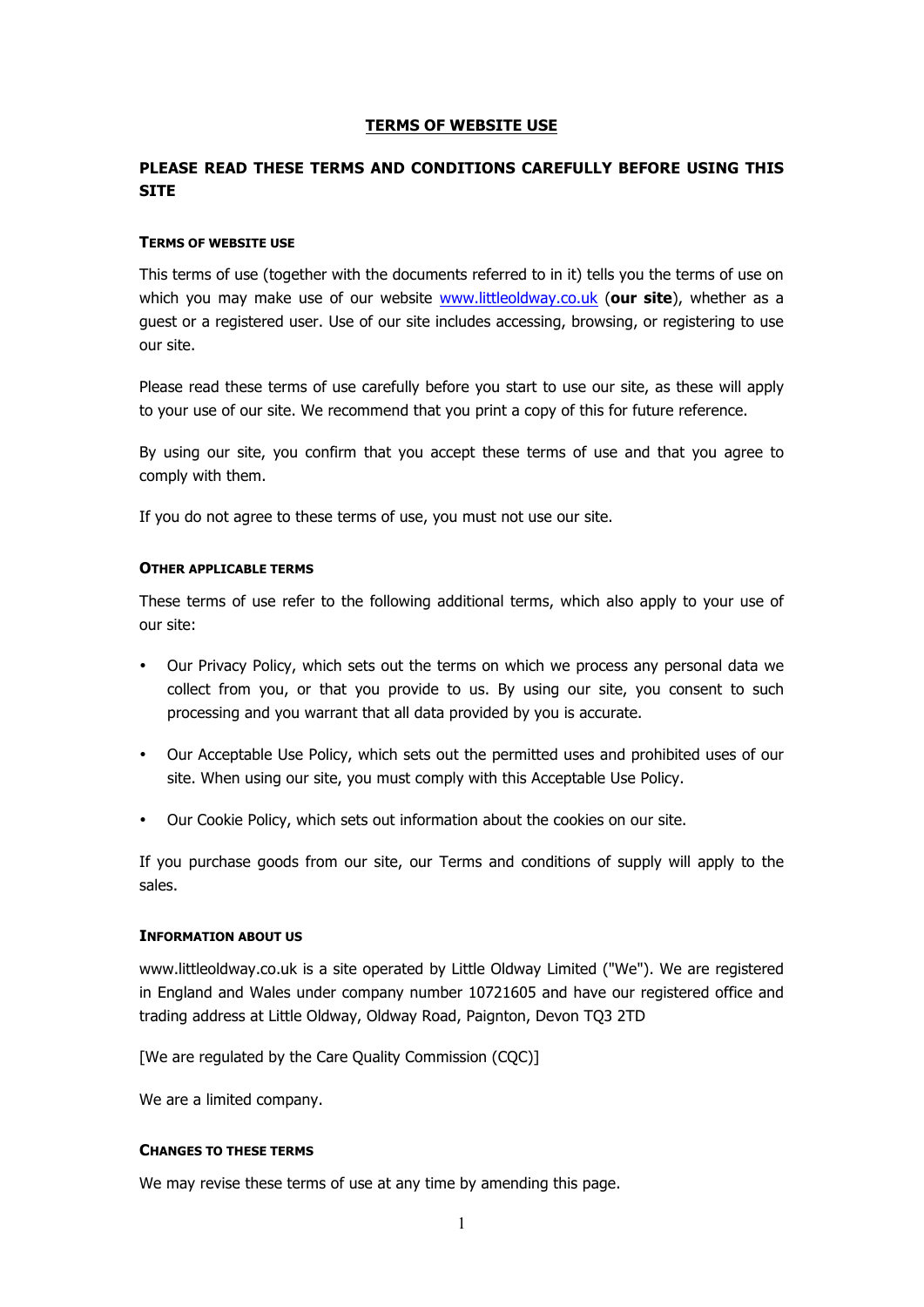Please check this page from time to time to take notice of any changes we made, as they are binding on you.

## **CHANGES TO OUR SITE**

We may update our site from time to time, and may change the content at any time. However, please note that any of the content on our site may be out of date at any given time, and we are under no obligation to update it.

We do not guarantee that our site, or any content on it, will be free from errors or omissions.

# **ACCESSING OUR SITE**

Our site is made available free of charge.

We do not guarantee that our site, or any content on it, will always be available or be uninterrupted. Access to our site is permitted on a temporary basis. We may suspend, withdraw, discontinue or change all or any part of our site without notice. We will not be liable to you if for any reason our site is unavailable at any time or for any period.

You are responsible for making all arrangements necessary for you to have access to our site.

You are also responsible for ensuring that all persons who access our site through your internet connection are aware of these terms of use and other applicable terms and conditions, and that they comply with them.

[Our site is directed to people residing in the United Kingdom. We do not represent that content available on or through our site is appropriate or available in other locations. We may limit the availability of our site or any service or product described on our site to any person or geographic area at any time. If you choose to access our site from outside the United Kingdom, you do so at your own risk.]

## **YOUR ACCOUNT AND PASSWORD**

If you choose, or you are provided with, a user identification code, password or any other piece of information as part of our security procedures, you must treat such information as confidential. You must not disclose it to any third party.

We have the right to disable any user identification code or password, whether chosen by you or allocated by us, at any time, if in our reasonable opinion you have failed to comply with any of the provisions of these terms of use.

If you know or suspect that anyone other than you knows your user identification code or password, you must promptly notify us at [INSERT EMAIL OR CONTACT DETAILS].

## **INTELLECTUAL PROPERTY RIGHTS**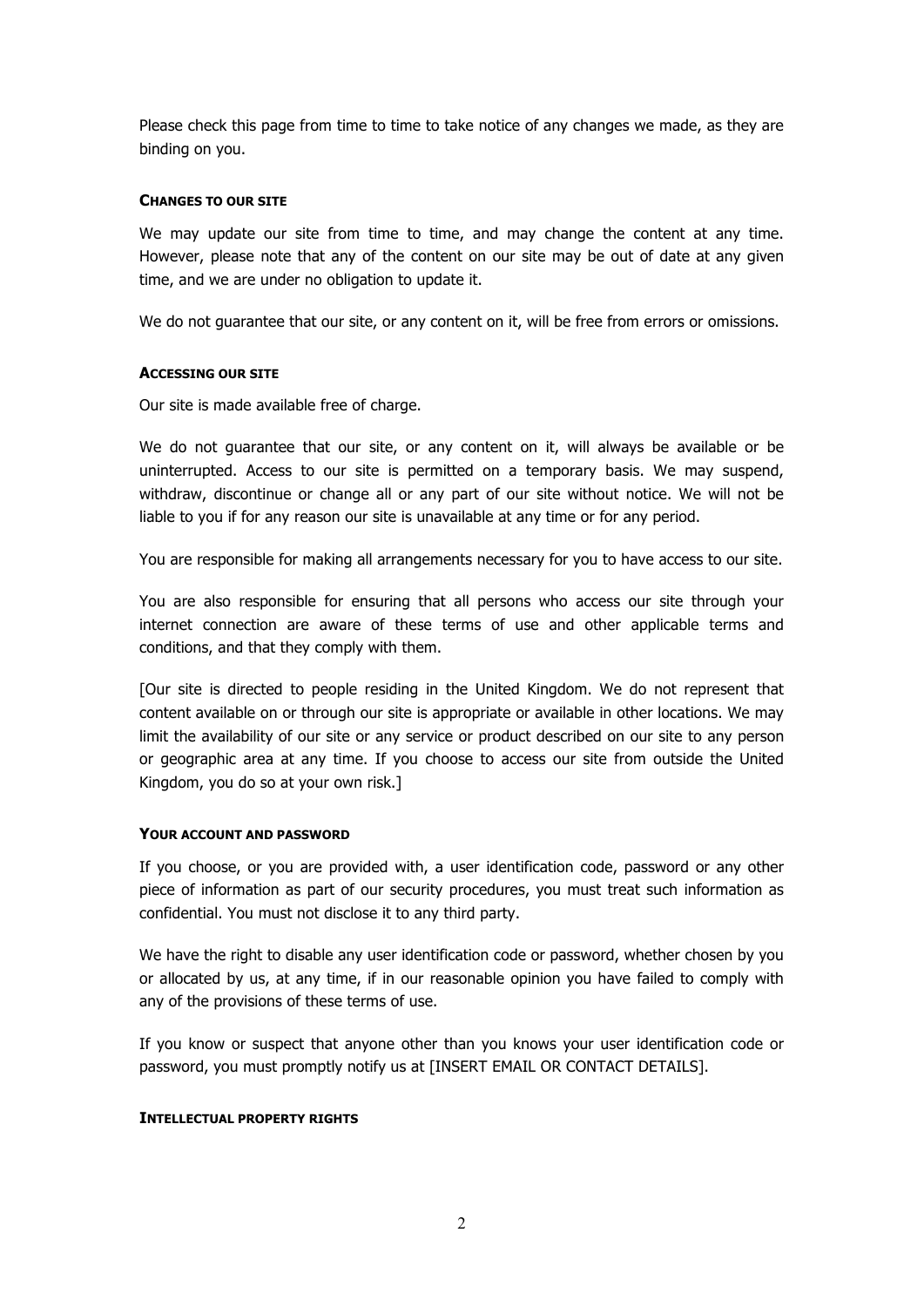We are the owner or the licensee of all intellectual property rights in our site, and in the material published on it. Those works are protected by copyright laws and treaties around the world. All such rights are reserved.

You may print off one copy, and may download extracts, of any page(s) from our site for your personal use and you may draw the attention of others within your organisation to content posted on our site.

You must not modify the paper or digital copies of any materials you have printed off or downloaded in any way, and you must not use any illustrations, photographs, video or audio sequences or any graphics separately from any accompanying text.

Our status (and that of any identified contributors) as the authors of content on our site must always be acknowledged.

You must not use any part of the content on our site for commercial purposes without obtaining a licence to do so from us or our licensors.

If you print off, copy or download any part of our site in breach of these terms of use, your right to use our site will cease immediately and you must, at our option, return or destroy any copies of the materials you have made.

## **NO RELIANCE ON INFORMATION**

The content on our site is provided for general information only. It is not intended to amount to advice on which you should rely. You must obtain professional or specialist advice before taking, or refraining from, any action on the basis of the content on our site.

Although we make reasonable efforts to update the information on our site, we make no representations, warranties or guarantees, whether express or implied, that the content on our site is accurate, complete or up-to-date.

#### **LIMITATION OF OUR LIABILITY**

Nothing in these terms of use excludes or limits our liability for death or personal injury arising from our negligence, or our fraud or fraudulent misrepresentation, or any other liability that cannot be excluded or limited by English law.

To the extent permitted by law, we exclude all conditions, warranties, representations or other terms which may apply to our site or any content on it, whether express or implied.

We will not be liable to any user for any loss or damage, whether in contract, tort (including negligence), breach of statutory duty, or otherwise, even if foreseeable, arising under or in connection with:

- use of, or inability to use, our site; or
- use of or reliance on any content displayed on our site.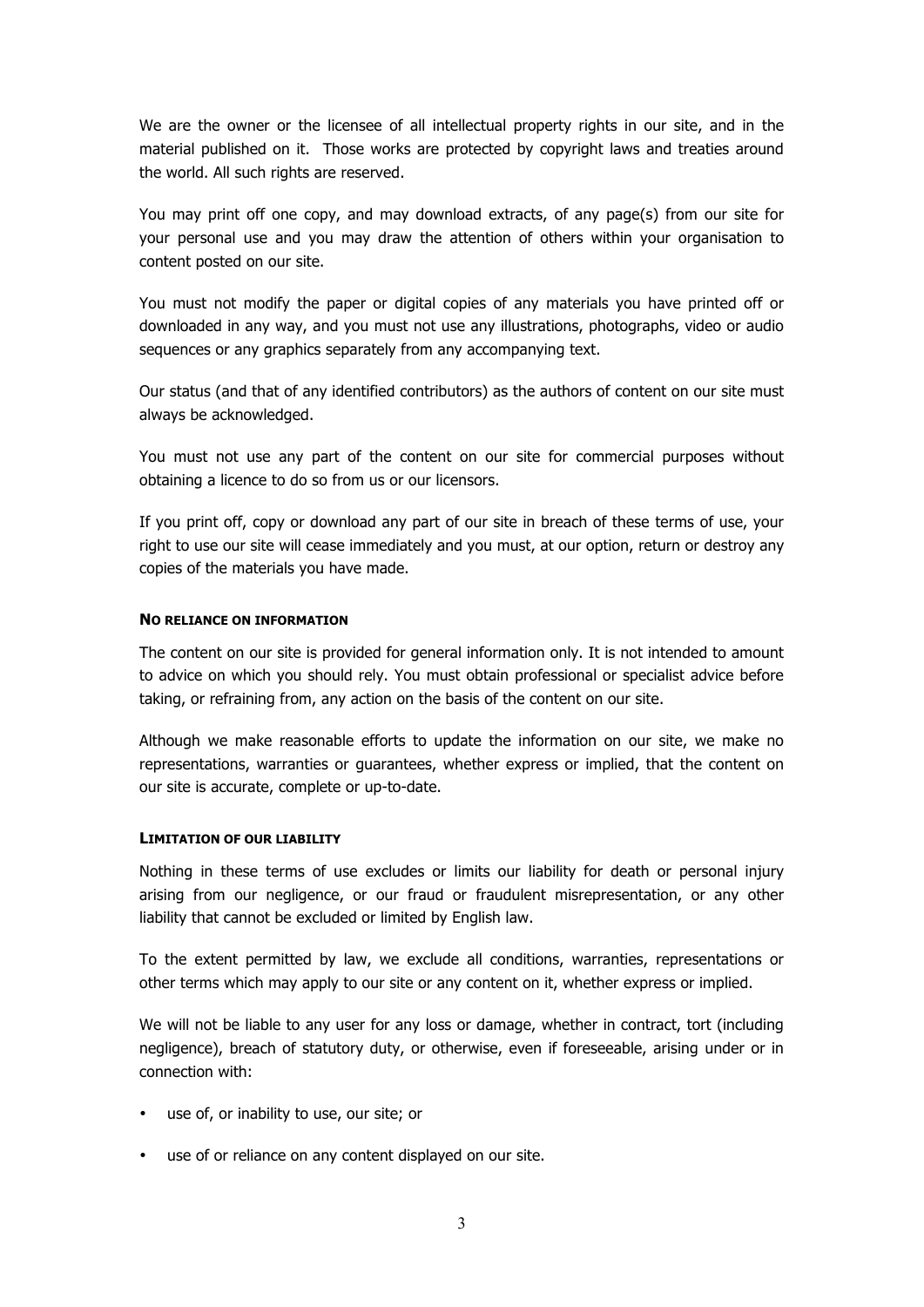If you are a business user, please note that in particular, we will not be liable for:

- loss of profits, sales, business, or revenue;
- business interruption;
- loss of anticipated savings;
- loss of business opportunity, goodwill or reputation; or
- any indirect or consequential loss or damage.

If you are a consumer user, please note that we only provide our site for domestic and private use. You agree not to use our site for any commercial or business purposes, and we have no liability to you for any loss of profit, loss of business, business interruption, or loss of business opportunity.

We will not be liable for any loss or damage caused by a virus, distributed denial-of-service attack, or other technologically harmful material that may infect your computer equipment, computer programs, data or other proprietary material due to your use of our site or to your downloading of any content on it, or on any website linked to it.

We assume no responsibility for the content of websites linked on our site. Such links should not be interpreted as endorsement by us of those linked websites. We will not be liable for any loss or damage that may arise from your use of them.

Different limitations and exclusions of liability will apply to liability arising as a result of the supply of any goods by use to you, which will be set out in our Terms and conditions of supply [INSERT AS LINK TO TERMS AND CONDITIONS OF SUPPLY].

# **UPLOADING CONTENT TO OUR SITE**

Whenever you make use of a feature that allows you to upload content to our site, or to make contact with other users of our site, you must comply with the content standards set out in our Acceptable Use Policy.

You warrant that any such contribution does comply with those standards, and you will be liable to us and indemnify us for any breach of that warranty. [If you are a consumer user, this means you will be responsible for any loss or damage we suffer as a result of your breach of warranty.]

Any content you upload to our site will be considered non-confidential and non-proprietary. You retain all of your ownership rights in your content, but you are required to grant us [and other users of the Site] a limited licence to use, store and copy that content and to distribute and make it available to third parties. The rights you license to us are described in the next paragraph (Rights you licence).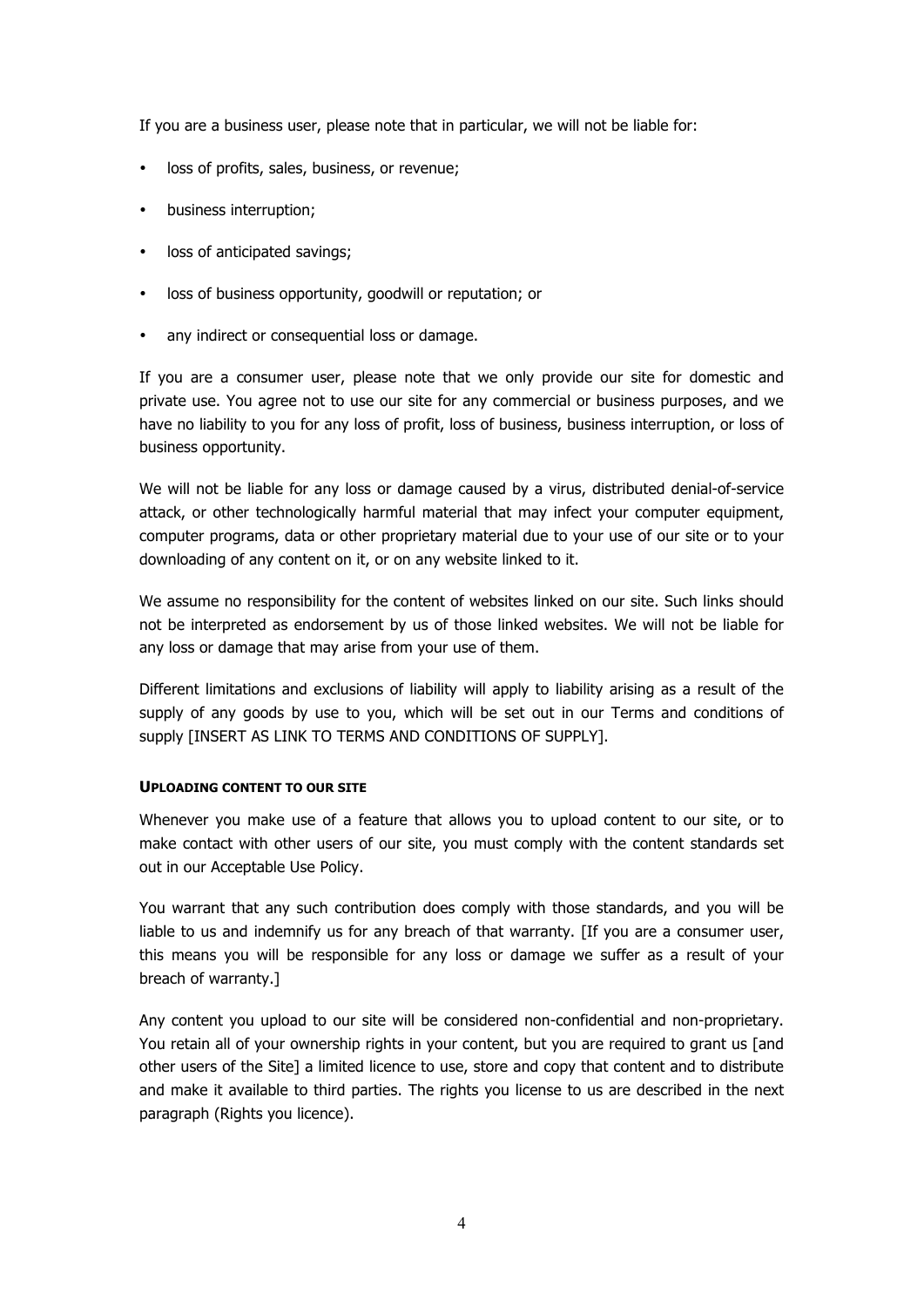We also have the right to disclose your identity to any third party who is claiming that any content posted or uploaded by you to our site constitutes a violation of their intellectual property rights, or of their right to privacy.

We will not be responsible, or liable to any third party, for the content or accuracy of any content posted by you or any other user of our site.

We have the right to remove any posting you make on our site if, in our opinion, your post does not comply with the content standards set out in our Acceptable Use Policy.

The views expressed by other users on our site do not represent our views or values.

You are solely responsible for securing and backing up your content.

## **RIGHTS YOU LICENCE**

When you upload or post content to our site, you grant the following licenses:

- A worldwide, non-exclusive, royalty-free, transferable licence to use, reproduce, distribute, prepare derivative works of, display, and perform that content in connection with the services provided by our site and across different media and to promote the site or services; and
- A worldwide, non-exclusive, royalty-free, transferable licence to allow third parties to use the content for their purposes.

We will only ever use your materials to carry out your instructions to us  $-$  unless, very exceptionally, a court or other regulator orders us to disclose them.

## **VIRUSES**

We do not guarantee that our site will be secure or free from bugs or viruses.

You are responsible for configuring your information technology, computer programmes and platform in order to access our site. You should use your own virus protection software.

You must not misuse our site by knowingly introducing viruses, trojans, worms, logic bombs or other material which is malicious or technologically harmful. You must not attempt to gain unauthorised access to our site, the server on which our site is stored or any server, computer or database connected to our site. You must not attack our site via a denial-ofservice attack or a distributed denial-of service attack. By breaching this provision, you would commit a criminal offence under the Computer Misuse Act 1990. We will report any such breach to the relevant law enforcement authorities and we will co-operate with those authorities by disclosing your identity to them. In the event of such a breach, your right to use our site will cease immediately.

## **LINKING TO OUR SITE**